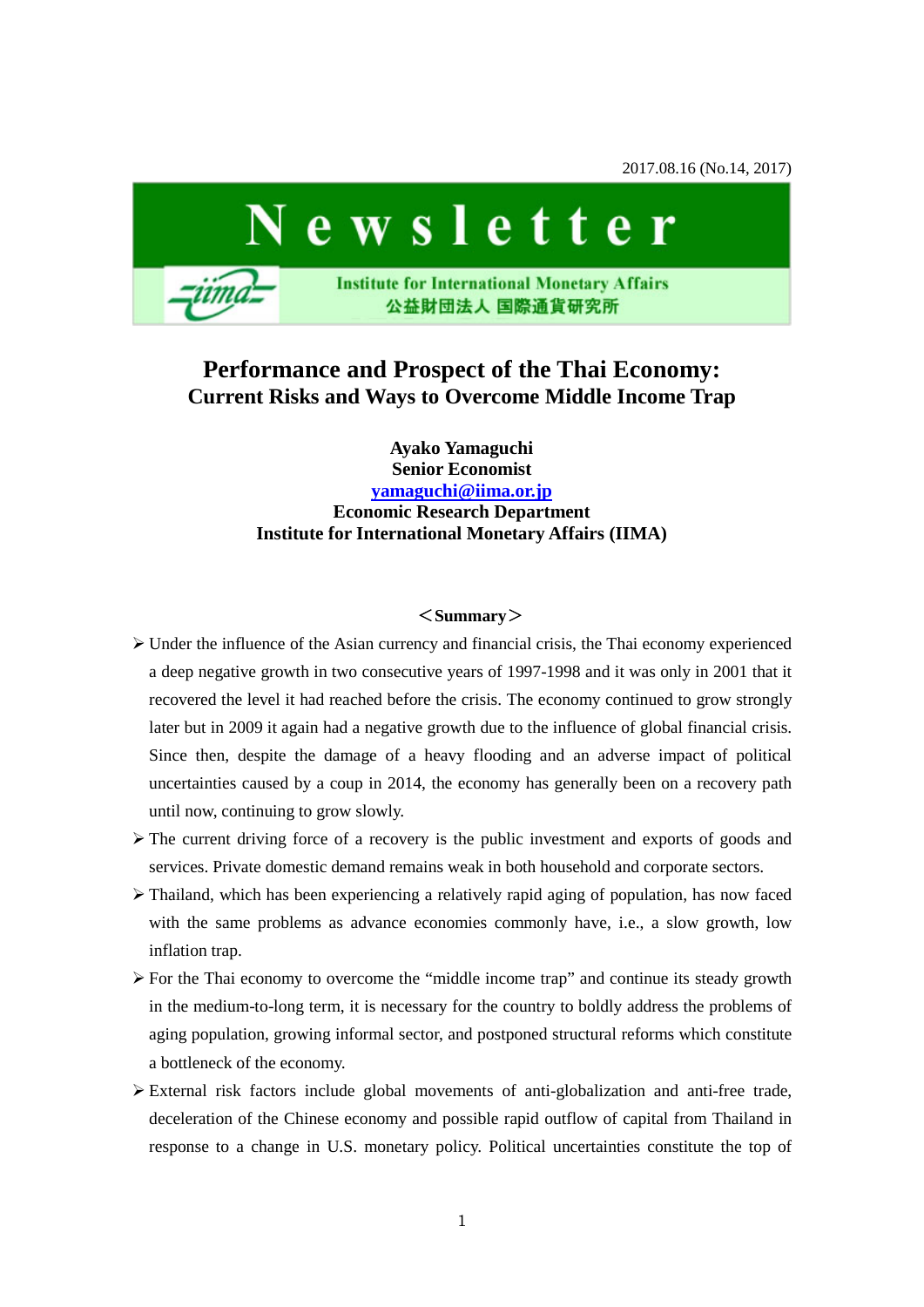domestic risks. A state funeral is scheduled in October 2017 for the previous king of Thailand, and therefore the shift to civilian rule and a general election will most likely take place in 2018, but the situation is quite liquid.

#### **1. Performance of the Thai economy**

# **Positioning of Thailand in Asia**

In terms of GDP, Thailand is the biggest country next to Indonesia among the ASEAN countries. In terms of per capita GDP, it ranks the fourth highest following Singapore, Brunei, and Malaysia, and stood at \$5,900 in 2016 (IMF estimate), reaching the level of a middle income group.

|                                 |                   | <b>GDP</b><br>2016<br>(\$billions) | Population<br>2016<br>(millions) | GDP per<br>capita<br>$2016($ \$) | Real Growth rate (annual average) |         |           |           |           |
|---------------------------------|-------------------|------------------------------------|----------------------------------|----------------------------------|-----------------------------------|---------|-----------|-----------|-----------|
|                                 |                   |                                    |                                  |                                  | 1980-89                           | 1990-99 | 2000-2010 | 2011-2015 | 2016-2022 |
|                                 | Brunei Darussalam | 11                                 | 0.42                             | 26,424                           | $-0.2$                            | 2.1     | 1.5       | $-0.1$    | 4.5       |
|                                 | Cambosia          | 19                                 | 16                               | 1,230                            | 6.5                               | 6.2     | 8.1       | 7.2       | 6.7       |
| A                               | Indonesia         | 932                                | 259                              | 3,604                            | 6.5                               | 4.8     | 5.4       | 5.5       | 5.3       |
| $S^{\dagger}$<br>E<br>IA.<br>IN | Lao PDR           | 14                                 |                                  | 1,925                            | 6.0                               | 6.1     | 7.1       | 7.9       | 6.9       |
|                                 | Malaysia          | 296                                | 32                               | 9,360                            | 5.9                               | 7.2     | 5.0       | 5.3       | 4.7       |
|                                 | Myanmar           | 66                                 | 52                               | 1,269                            | n.a.                              | 8.4     | 10.7      | 7.3       | 7.4       |
|                                 | Philippines       | 305                                | 104                              | 2,924                            | 2.0                               | 2.8     | 4.7       | 5.9       | 6.9       |
|                                 | Sinagapore        | 297                                | 6                                | 52,961                           | 7.8                               | 7.3     | 6.2       | 4.1       | 2.5       |
|                                 | Thailanad         | 407                                | 69                               | 5,899                            | 7.2                               | 5.4     | 4.6       | 2.9       | 3.1       |
|                                 | Viet Nam          | 201                                | 93                               | 2,173                            | 5.0                               | 7.4     | 6.8       | 5.9       | 6.3       |
| India                           |                   | 2,256                              | 1,309                            | 1,723                            | 5.5                               | 5.7     | 7.2       | 6.8       | 7.7       |
| China                           |                   | 11,218                             | 1,383                            | 8,113                            | 9.8                               | 10.0    | 10.3      | 7.9       | 6.1       |
| South Korea                     |                   | 1,411                              | 51                               | 27,539                           | 8.8                               | 7.1     | 4.8       | 3.0       | 2.9       |
| Japan                           |                   | 4,939                              | 127                              | 38,917                           | 4.4                               | 1.6     | 0.9       | 1.0       | 0.8       |

**Table 1: Main Economic Indicators for Major Asian Countries**

(Notes)GDP data are available from 1985 for Brunei, from1987 for Cambosia, and from1997 for Myanmar. Data for 2016 and after are the forecasts of the IMF. The figures of average represent the average of the available years. (Source)IMF

#### **Recovery continues at a slow pace**

The Thai economy experienced a severe negative growth in two consecutive years of 1997 and 1998 influenced by the Asian currency crisis of 1997, and it was only in 2001 that it recovered the economic level it achieved before the crisis. The economy suffered from another negative growth in 2009 due to the influence of the global financial crisis after it had a strong recovery for some time. Since then, in spite of an adverse effect of heavy flooding in 2011 and political turmoil over the coup in 2014, the economy followed an upward trend to have a mild growth now. However, the growth rate in the 2010s pales a bit by comparison with other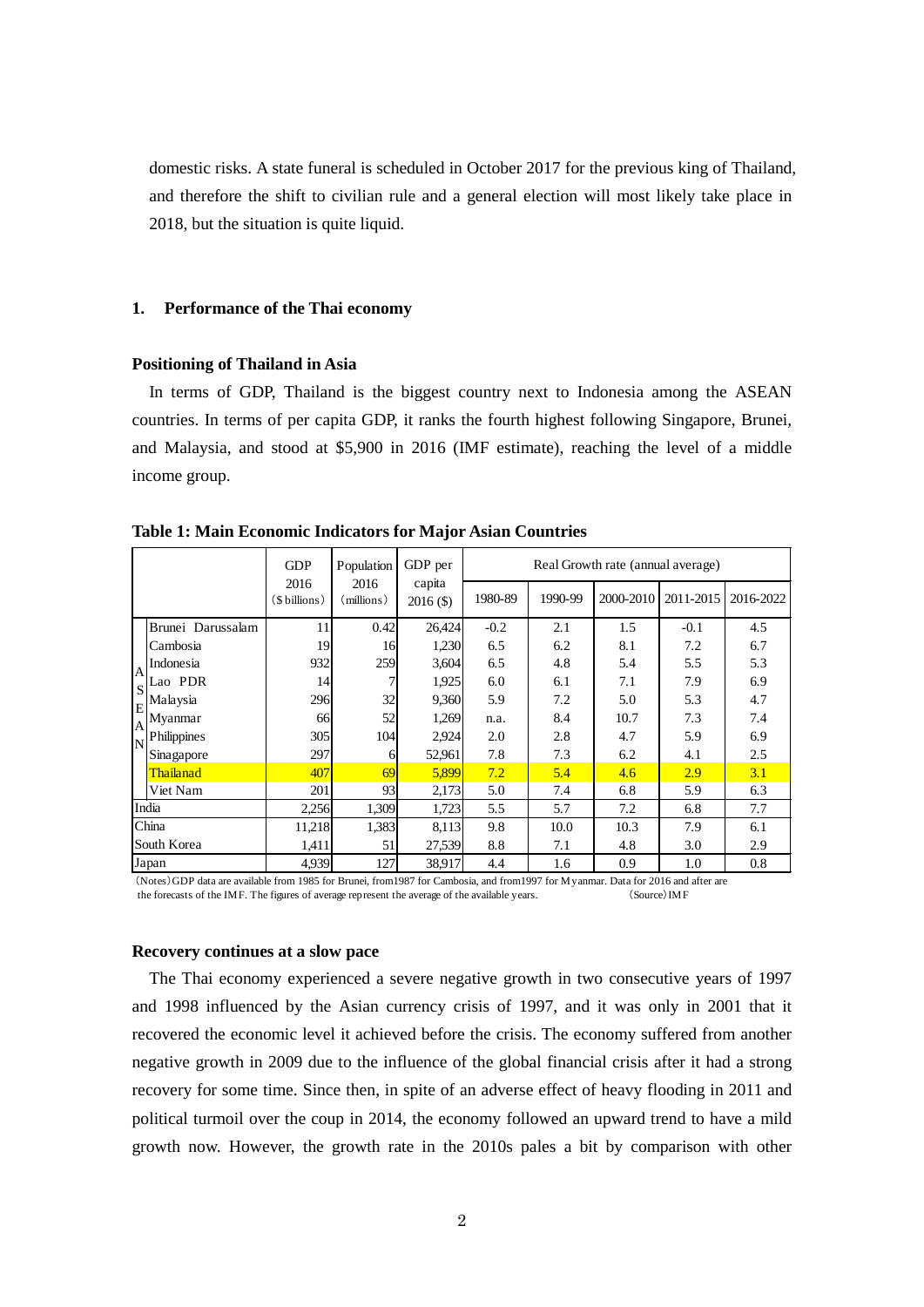ASEAN countries.

The driving force of the current recovery is the public investment and robust exports of goods and services. Although private consumption is solid, it is not strong enough to lead the economy. Corporate investment remains on a slow increase. The real GDP grew by 3.2% in 2016 (preliminary), exceeding the growth of 2.9% achieved in 2015.

The IMF projects that the Thai economy will continue to grow at a modest rate led by the government expenditure centering on public infrastructure investment and exports of goods and services.







#### **Thailand, an important strategic base for the Japanese supply chains development**

Since the time of its military ruling in the 1960s, the Thai government had promoted its industrialization of the economy by actively introducing foreign capital. Especially in the latter half of the 1980s, direct investment from Japan and Korea to Thailand looking for a production base with a lower cost of manufacturing increased sharply against the background of a depreciating dollar after the Plaza Accord, helping Thailand to make an export oriented economic development depending on the foreign capital. The government's active measures to attract foreign capital such as development of industrial complexes and tax breaks achieved successful outcome. Although Thailand often faced with political conflicts over the relationship with the military, it has kept a friendly position toward the foreign capital even in the political turmoil.

As of the end of 2016, out of ¥154 trillion of the Japanese foreign direct investment (FDI) outstanding, a little less than 30% was directed to the Asian region. Of which China had a predominantly high share of a little less than 30% and Thailand had a second largest share, amounting to about half of China. The Japanese FDI in Asia is characterized by its concentration in manufacturing, which is no exception in Thailand. By industry sector, the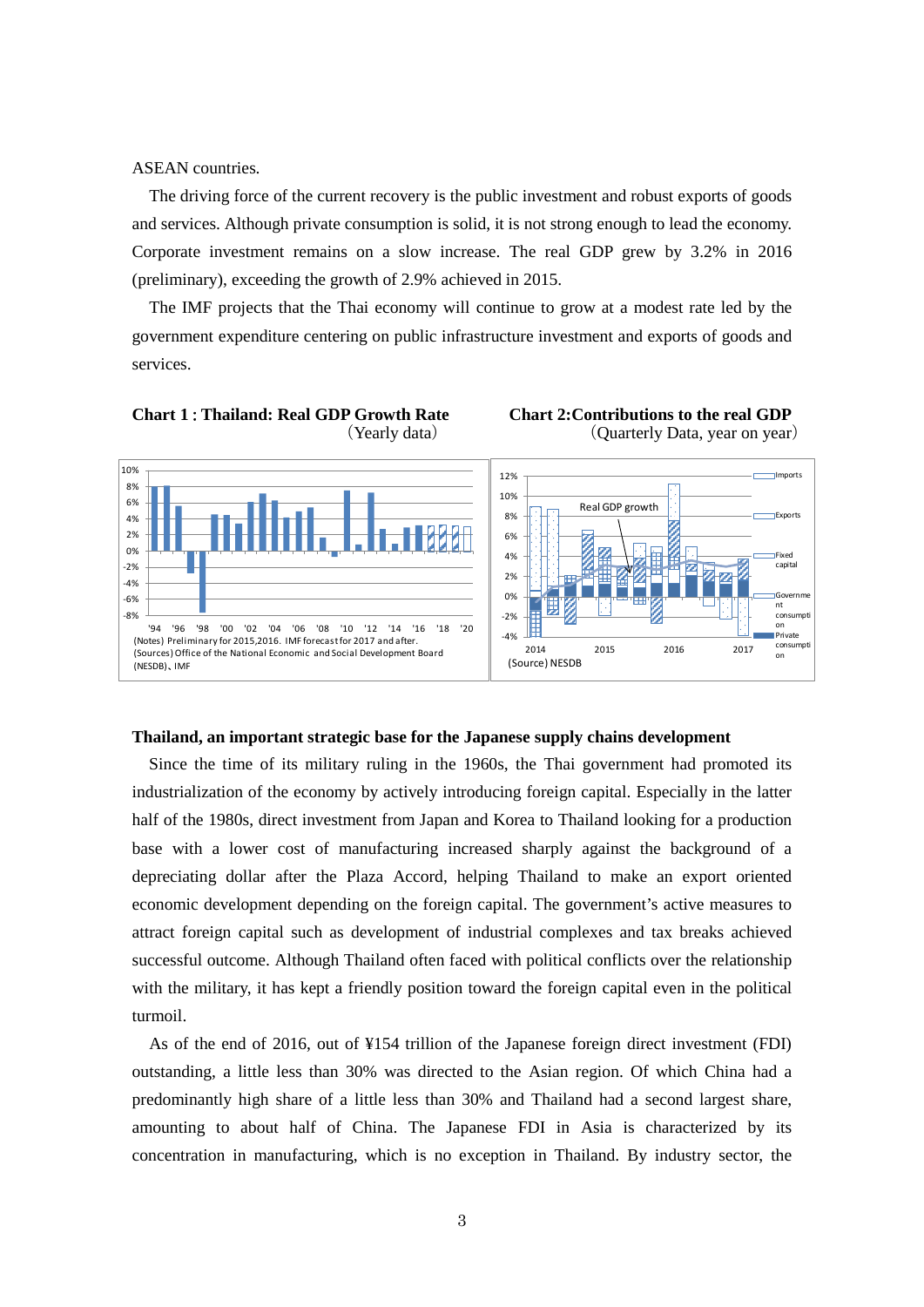investment in transportation equipment accounted for almost half of the total. Other big sectors included chemicals and pharmaceuticals, iron, non-ferrous metals, electric machinery, and general machinery. Thus Thailand has become an important strategic base for the development of global supply chains by the Japanese companies. The statistics of Thailand, which disclose the recipient side of investment, also show a high share of the FDI from Japan (Chart 5).







(Source) Japanese Ministry of Finance (Source) Japanese Ministry of Finance



**Chart 5**:**FDI to Thailand** (outstanding, by investor country)

Through the incorporation of Thai manufacturing industry into the global supply chains, Thailand had seen a steady increase of exports. The shares of destination countries of the Thai exports show that until the 1980s Europe had a larger share in the destination but after the 1990s its share declined sharply. The share of Japan increased over the latter half of the 1980s to the first half of the 1990s, but it gradually decreased since, and instead the shares of China and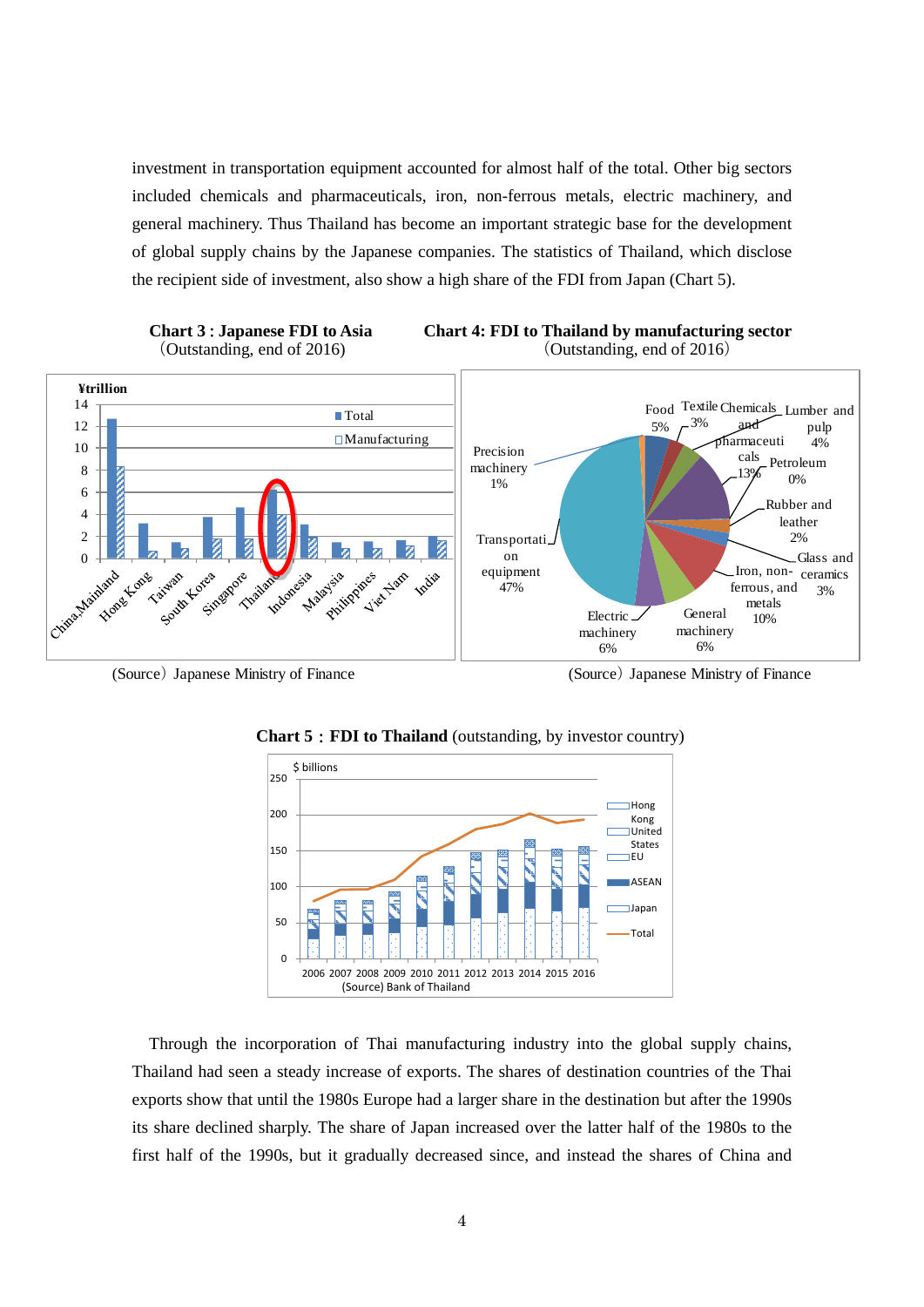intra-ASEAN trade increased. Since it joined the World Trade Organization (WTO) in 1994, China had rapidly promoted globalization of its economy. In the meanwhile, intra-ASEAN trade has been accelerated mainly reflecting strong growth in the neighborhood ASEAN countries as well as invigorated intra-regional direct investment<sup>[1](#page-4-0)</sup>, and in 2016 a quarter of exports was destined for intra-region countries.









<sup>(</sup>Note) ASEAN as a tradepartner means 9 members other than Thailand. (Source) IMF

#### **The Balance of Payments Developments**

Before the Asian crisis Thailand had a current account deficit as high as 8% of GDP, which led to an impetuous capital outflow. After the crisis, Thailand took tightening policies to slow the domestic demand and drastically decrease imports to promote an adjustment process on its balance of payments. Since then, although the trade balance has generally maintained a surplus, the trade surplus decreased significantly due to high oil price in 2012 and 2013. Since 2014 both trade surplus and current account surplus have been on an expansionary trend, recording a big surplus of \$36.5 billion on the trade balance and \$47.7 billion on the current account (9% and 12% of GDP, respectively) in 2016. As a result, deficit on net external investment position narrowed significantly. Thailand also has abundant foreign exchange reserves equivalent of 11 months' imports. Thus Thailand has little to worry about on its external front.

<sup>(</sup>Note) ASEAN as a tradepartner means 9 members other than Thailand. (Source) IMF

<span id="page-4-0"></span><sup>&</sup>lt;sup>1</sup> Direct investment in the ASEAN region sharply increased since 2010. Both inward and outward investment increased mutually between Thailand and ASEAN4 (Indonesia, Malaysia, Philippines and Singapore). CLMV (Cambodia, Lao PDR, Myanmar and Vietnam) had an increased direct investment from Thailand. Responding to an increase of domestic minimum wages and labor shortage, more and more Thai companies have been expanding their business in CLMV which have lower labor costs.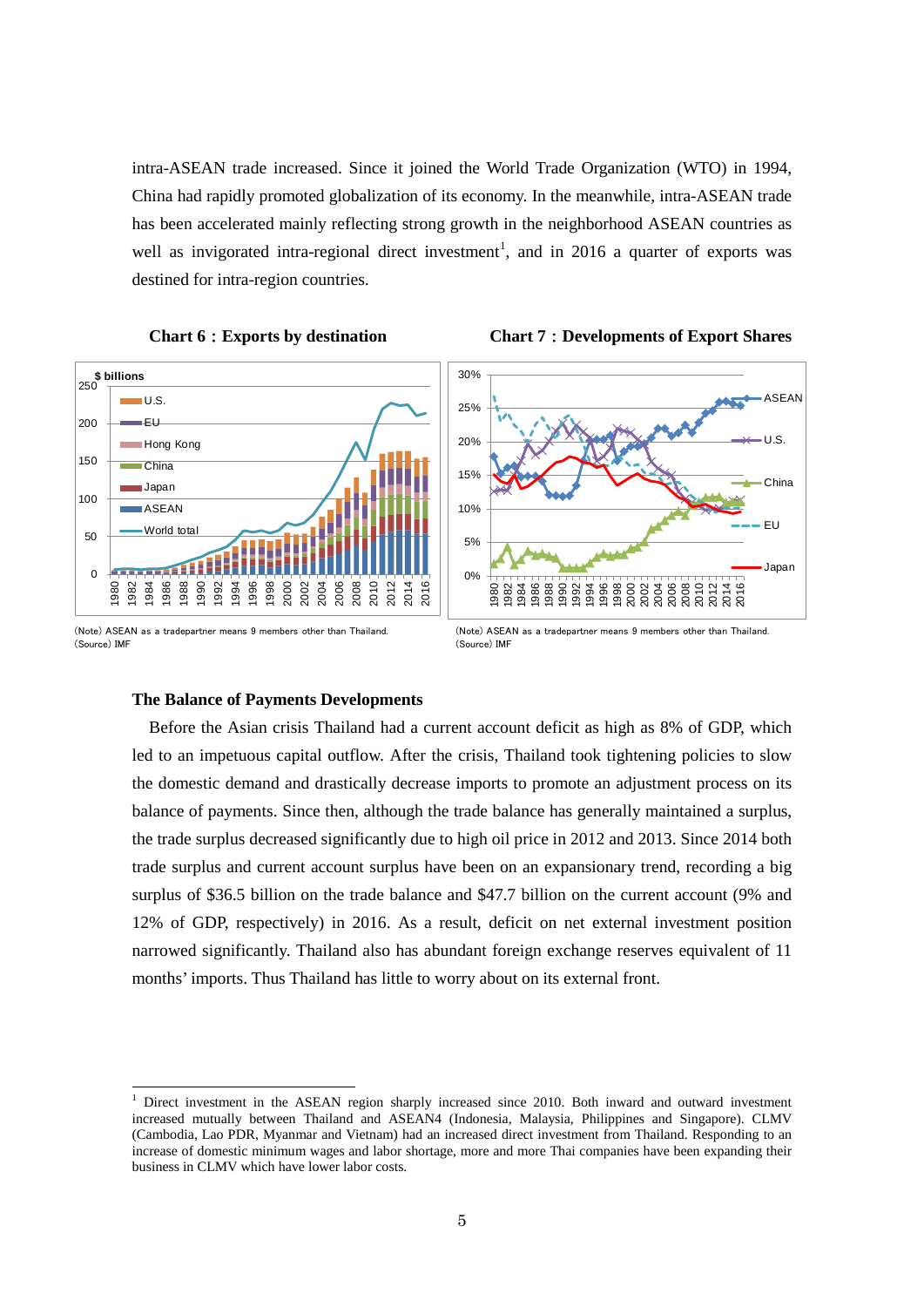

**Chart 8**:**Thailand; Balance of Payments and International Investment Position**

#### **Employment and Inflation**

Unemployment rate in Thailand rose sharply after the Asian financial crisis, recording over 5% in 1999. Then the rate continued to fall to reach 1.4% in 2007. Impact on the employment of a recession caused by the global financial crisis was rather small, with the rate hovering a little below 1% in 2010 to 2013. Although the rate started to rise moderately, the unemployment rate averaged 1.0% in 2016 and still remained at a historically low rate of 1.3% in March 2017. Despite this seemingly tight labor situation, the wage increase remained at a limited 1.8% on a yearly average in 2016. Against this background, disinflation on consumer price has continued (Chart 9).

Thailand has seen a flood of incoming workers from neighboring countries like Lao PDR, Cambodia, and Myanmar. Currently it is estimated that there are 1.35 million of legally admitted foreign workers and 4-5 million of illegal foreign workers in Thailand. In recent years, regulatory controls on foreign workers have been tightened and in June 2017 strengthened penalties were announced for both unauthorized foreign workers and their employers<sup>[2](#page-5-0)</sup>. In the time ahead, there is a possibility that various industries including agriculture, food processing, food service, wholesale and retail, and construction will face a deepening labor shortage<sup>[3](#page-5-1)</sup>.

<span id="page-5-0"></span> $2$  In July 2017, it was announced the implementation of the penalties would be postponed by 180 days to start in January 2018.

<span id="page-5-1"></span><sup>3</sup> According to an estimate of the Bank of Ayudhaya Public Company Ltd., there is a risk that labor shortage and wage increases will drag down the GDP growth rate by 0.03-0.2% points.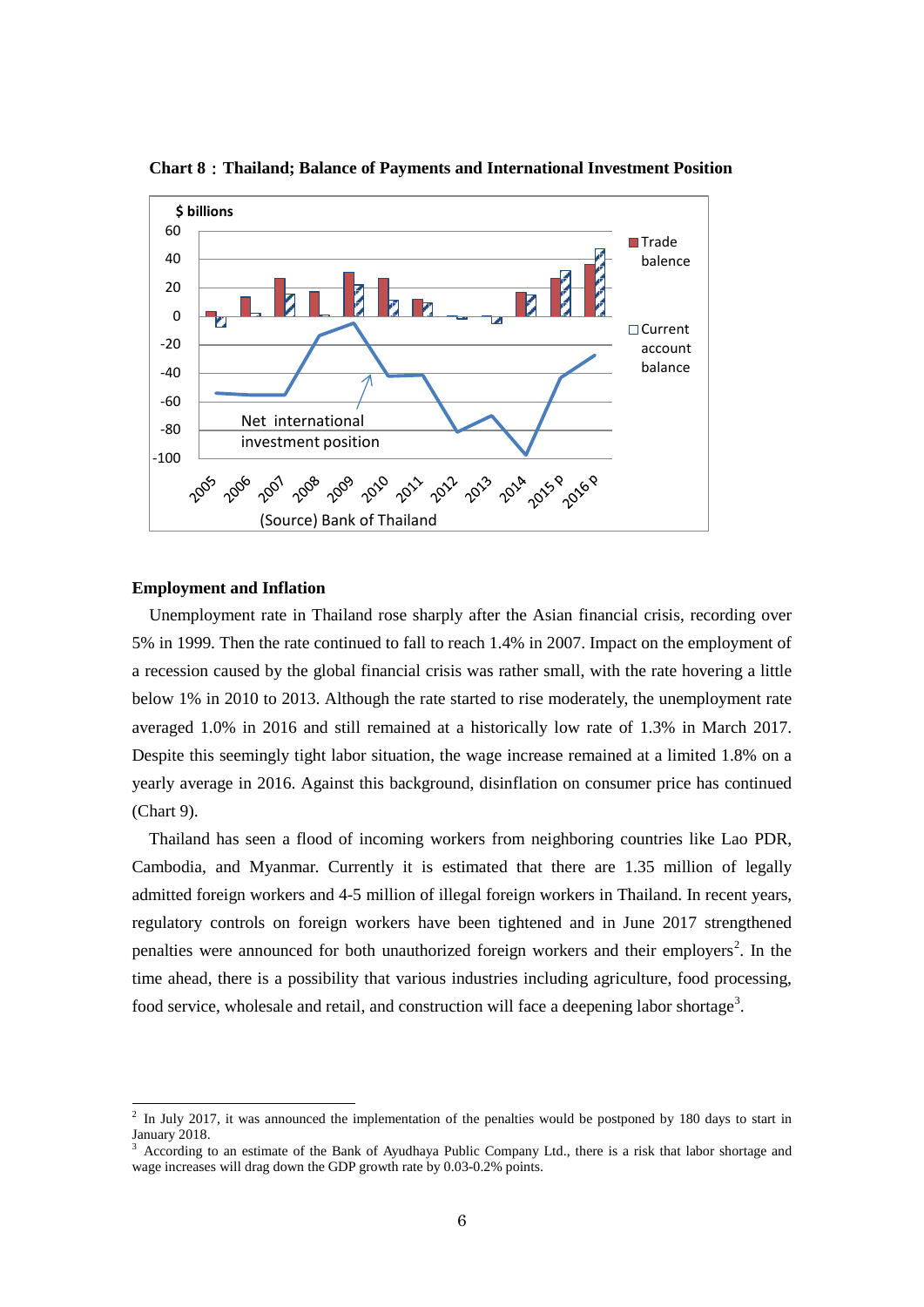

**Chart 9**:**Developments of Consumer Price Index** (Yearly change)

# **Monetary policies and foreign exchange rates**

The Bank of Thailand, a central bank, had managed its monetary policies by making it a target for price stability to control the consumer price increase at 2.5%  $(\pm 1.5\%)$  on a yearly average<sup>[4](#page-6-0)</sup>. The rise in consumer prices remained below the targeted range in the recent two consecutive years. It is attributed to the decline in the rise of food and energy prices, but a disinflationary trend is continuing even on the core inflation rate. Reflecting such price developments, policy rate has been kept at a low level of 1.5% since April 2015 (Chart 10).







<span id="page-6-0"></span><sup>4</sup> Thailand introduced in 2000 a flexible inflation target polity and has basically retained price stability. The current target range was decided at the cabinet meeting held in January 2015.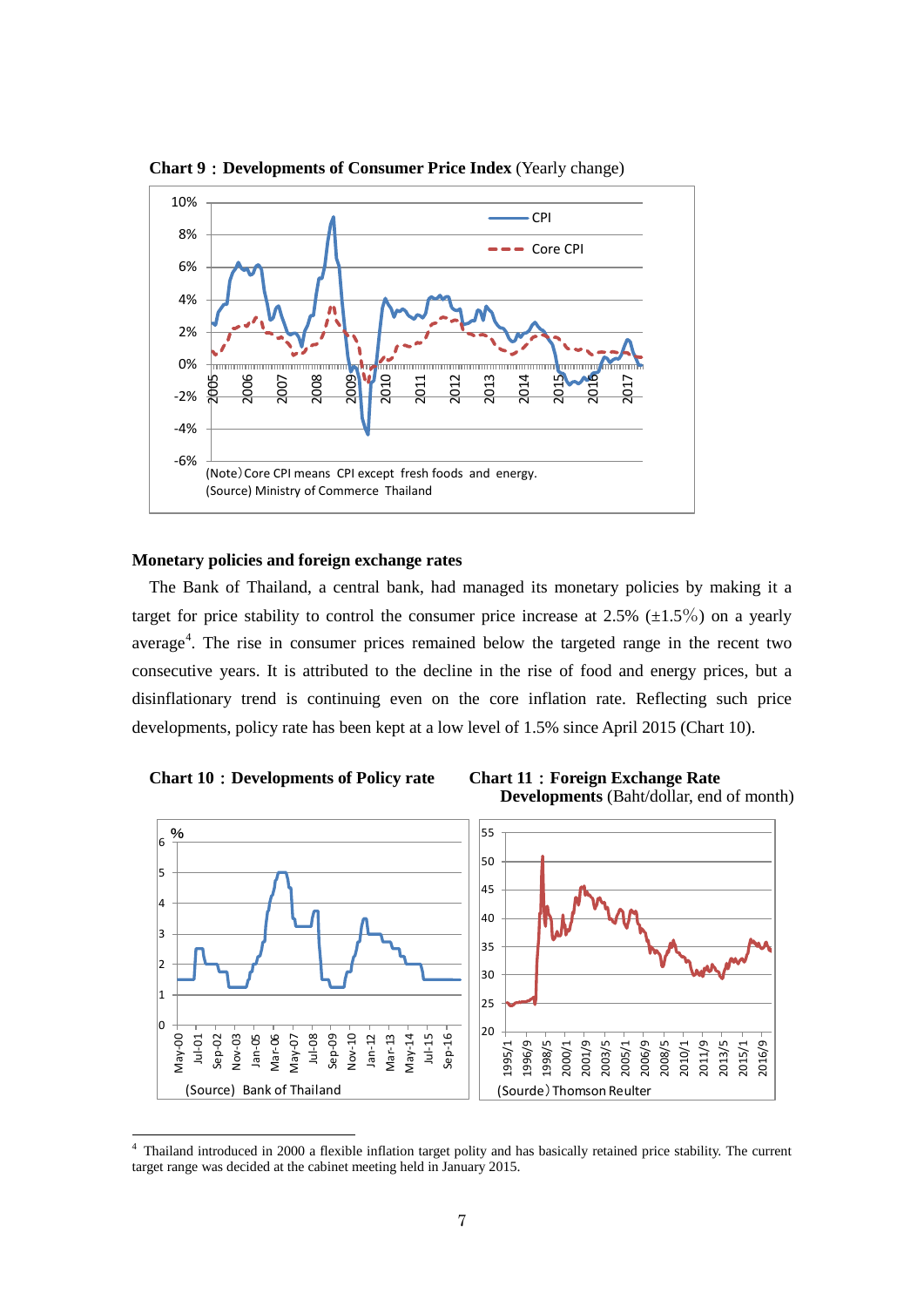The foreign exchange rate of the baht against the dollar has been recovering in 2017 after it tended to fall since the tapering tantrum in May 2013 when the exchange markets had turmoil at the expected start of the U.S. tapering of its unconventionally easy monetary policy.

# **Financial sector**

The credit provision of the Thai financial sector decreased in terms of GDP after the Asian crisis (Chart 12). Especially the credit extended to corporate sector sharply decreased to 50% of GDP from 100% of GDP reached before the crisis. On the other hand, credit to household sector, despite a decline immediately after the crisis, continued to increase into the 2000s, exceeding the credit to corporate sector at the end of the 2000s, reaching 70% of GDP.

Most of the credits to households consist of housing loans. Housing prices are rising in recent years (Chart 13), especially for condominiums in the urban areas. Although the increase in loans to households is slowing, it still exceeds the increase of income. As the households in agriculture, SMEs and low income households are likely to face difficulty in repayments hereafter, continued careful monitoring by the authorities will be required.

The non-performing loan rate (share in the total lending) of the banking sector in Thailand tended to decline until 2014, but recently it is moderately rising. It stood at 3.1% at the end of March 2017, although the level is still low from an historical point of view (Chart 14). The non-performing loan ratios are especially high in commerce (5.44%), manufacturing (4.83%) among corporates and credit card (4.09%), housing loans (3.23%) among households. However, at the same time the banks have the capital adequacy ratio (against risk weighted assets) of 17.8% and rate of allowance of bad and doubtful debts of 161.8%, with the financial risks considered to be limited.



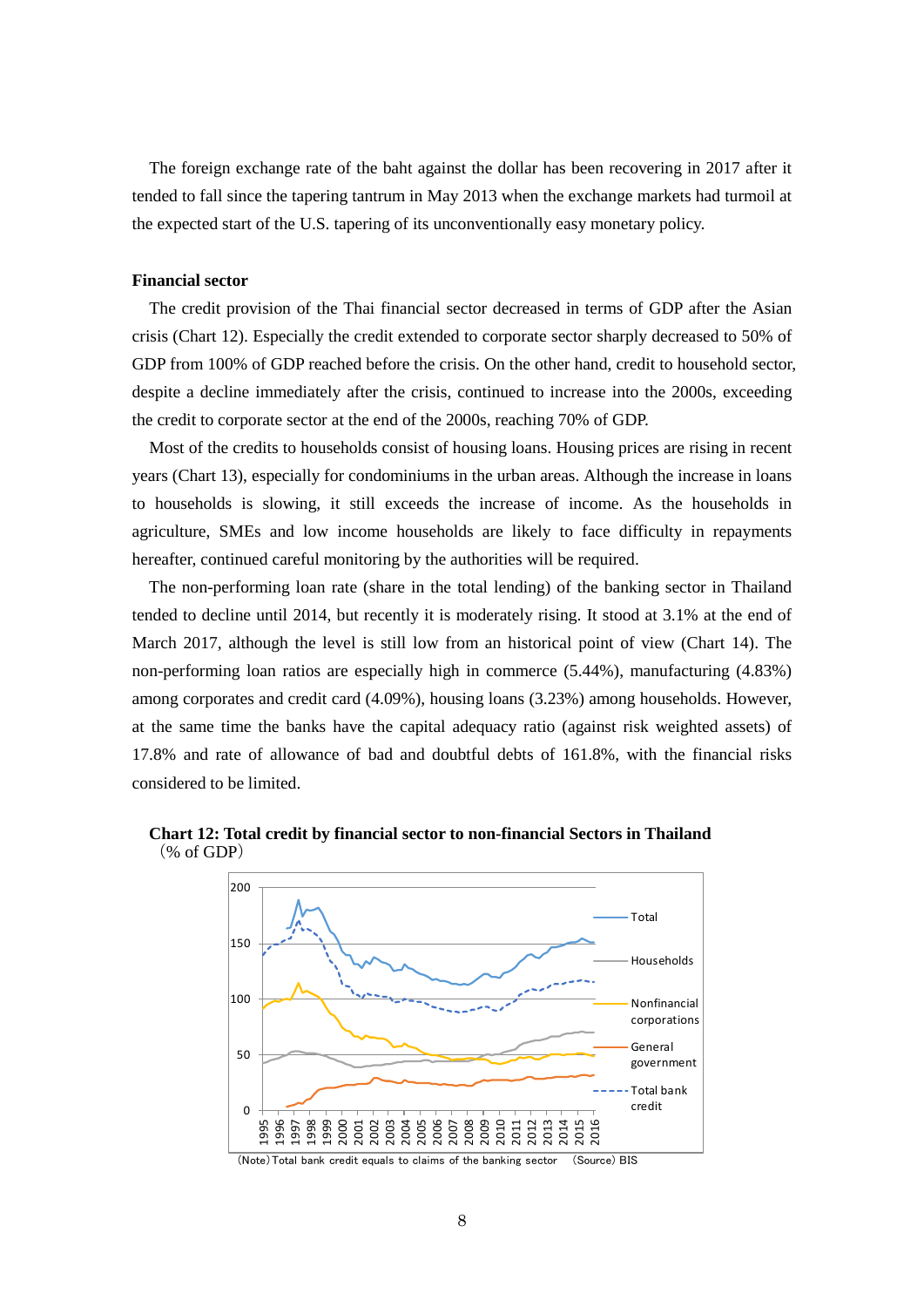





# **2. Challenges over the medium-to long run: Can Thailand overcome the "middle income trap"?**

Following the NIEs (Hong Kong, Korea, Singapore and Taiwan), Thailand aims to join the group of advanced industrialized countries by overcoming the "middle income trap", but it is facing with various challenges. Thailand is one of the ASEAN countries which have the fastest population aging. Its productive age population hit the peak in 2013, showing the typical example of "Asia growing old before getting rich."<sup>[5](#page-8-0)</sup> Slow growth, low inflation trap is an agenda common to advanced economies, but Thailand is already facing the same problem on one level or another.

In order to improve the potential growth, it is necessary for Thailand to take measures to tackle the labor shortage in the first place. They include enhancement of women's employment rate through improved childcare services, enhancement of employment of elder people through the raise of retirement age, facilitating migration of skilled foreign workers, improved quality of education and vocational training, and so on.

Further, it is necessary to increase capital investment and improve productivity. Among others, improvement of productivity through innovation is a pressing task. It will require the expansion of opportunity for private investment through advancement of public infrastructure investment, and revitalization of services industry through deregulation on participation of foreign capital and the like.

<span id="page-8-0"></span> $<sup>5</sup>$  On the population aging in Asia, please refer to "Asia, Growing Old before Getting Rich", in the IIMA</sup> International Financial Topics series. [http://www.iima.or.jp/Docs/topics/2017/299\\_j.pdf](http://www.iima.or.jp/Docs/topics/2017/299_j.pdf)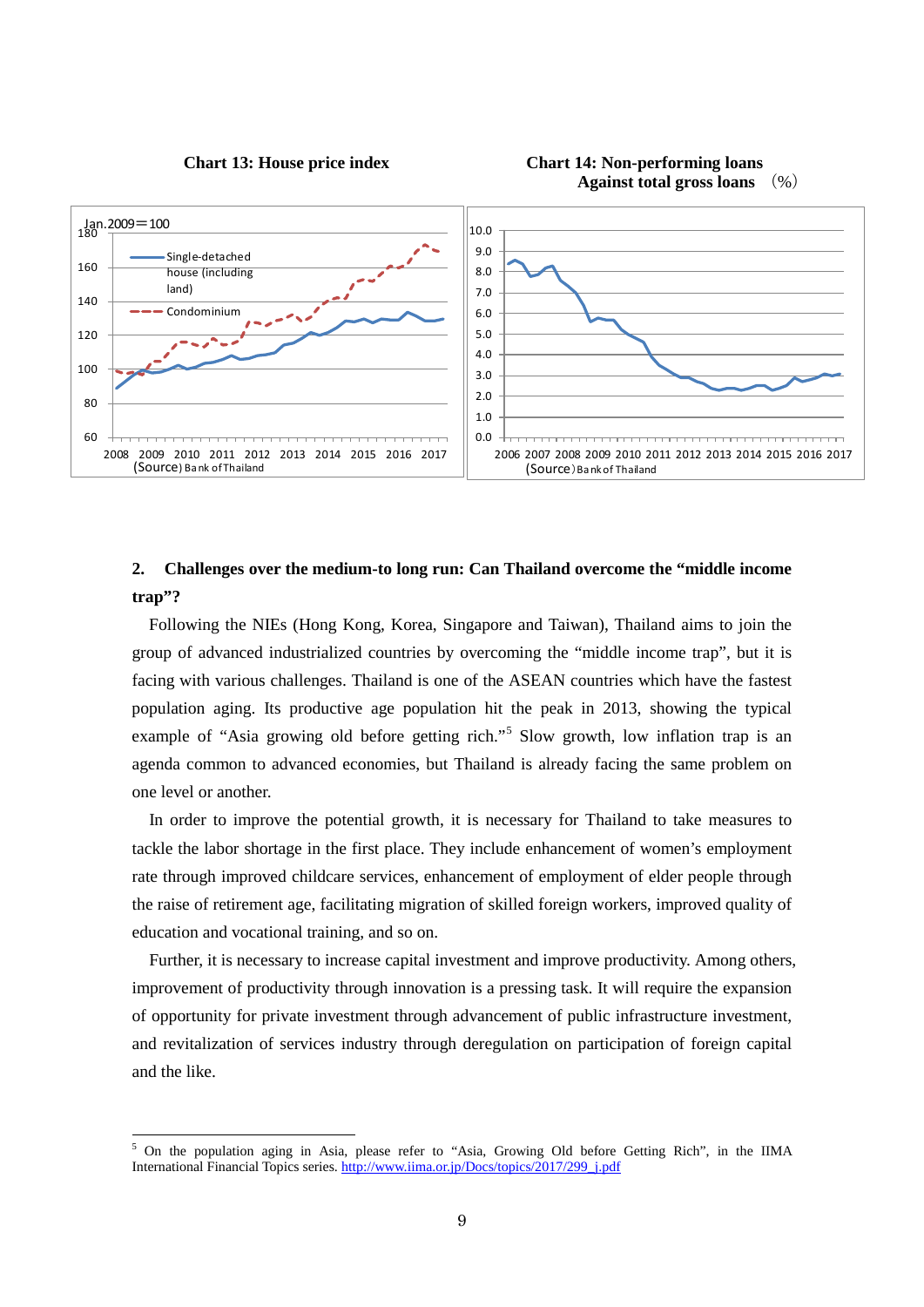In this context, focusing on the "Sufficiency Economy Philosophy"<sup>[6](#page-9-0)</sup>, the Thai government emphasized in the 12<sup>th</sup> National Economic and Social Development Plan (October 2016-September 2021) their priorities on reduction of income gaps and poverty, improved competitiveness, improvement of natural environment and further improvement of confidence in Thailand in international society.

# **3. Risk factors**

Among the risk factors Thailand faces, the external factors include global movement against globalization and trade liberalization, deceleration of the Chinese economy, abrupt and rapid capital outflow in response to the change of the U.S. monetary policy and the like. Domestic factor includes political uncertainties.

# **Movement of anti-globalization and anti-trade liberalization**

Thailand has an open economy and currently it is growing largely led by external demand. The movement against globalization and trade liberalization that is rising mainly in the U.S. and Europe has generated a concern over the future of exports from Thailand. In fact, slowdown of the increase in the world trade is a matter for great concern to Thailand which has a high export dependency. It will give it a sense of relief that the extreme inclination to protectionism of the Trump administration seems to be halted in spite of initial concerns over his external policies at his inauguration. The Thai government is expected to come up with the policy measures, responding to the recommendations of the IMF and others, to correct excess dependency on exports and stimulate domestic demand. Therefore, it can be said the risk is small for the problem of protectionism to put a downward pressure on the Thai economy.

# **Deceleration of exports in line with the slowdown of the Chinese economy**

As noted above, the share of China as a destination of Thailand exports has been rising to 10%, exceeding the Japanese share. Therefore, there remains a risk of export decrease in line with a sudden slowdown, if any, of the Chinese economy. It is true that there is a rise in the share of intra-ASEAN trade reflecting the growth of neighboring ASEAN countries and the launch of the ASEAN Economic Community (AEC), yet the sudden slowdown of the Chinese economy could be a big risk as the trade dependency on China is rising in ASEAN as a whole. According to an estimate of the IMF, slowdown of the Chinese real growth rate by 1% point will lower the real exports of Thailand by  $0.7\%$  $0.7\%$  $0.7\%$  point<sup>7</sup>. The impact is bigger on the Philippines

<span id="page-9-0"></span><sup>&</sup>lt;sup>6</sup> It represents an economic philosophy that the former King Rama IX advocated at the end of the 1990s. It constitutes a basic philosophy in the 10<sup>th</sup> and 11<sup>th</sup> National Economic and Social Development Plans.

<span id="page-9-1"></span><sup>7</sup> By simple calculation, it will depress the Thai GDP by 0.4% point.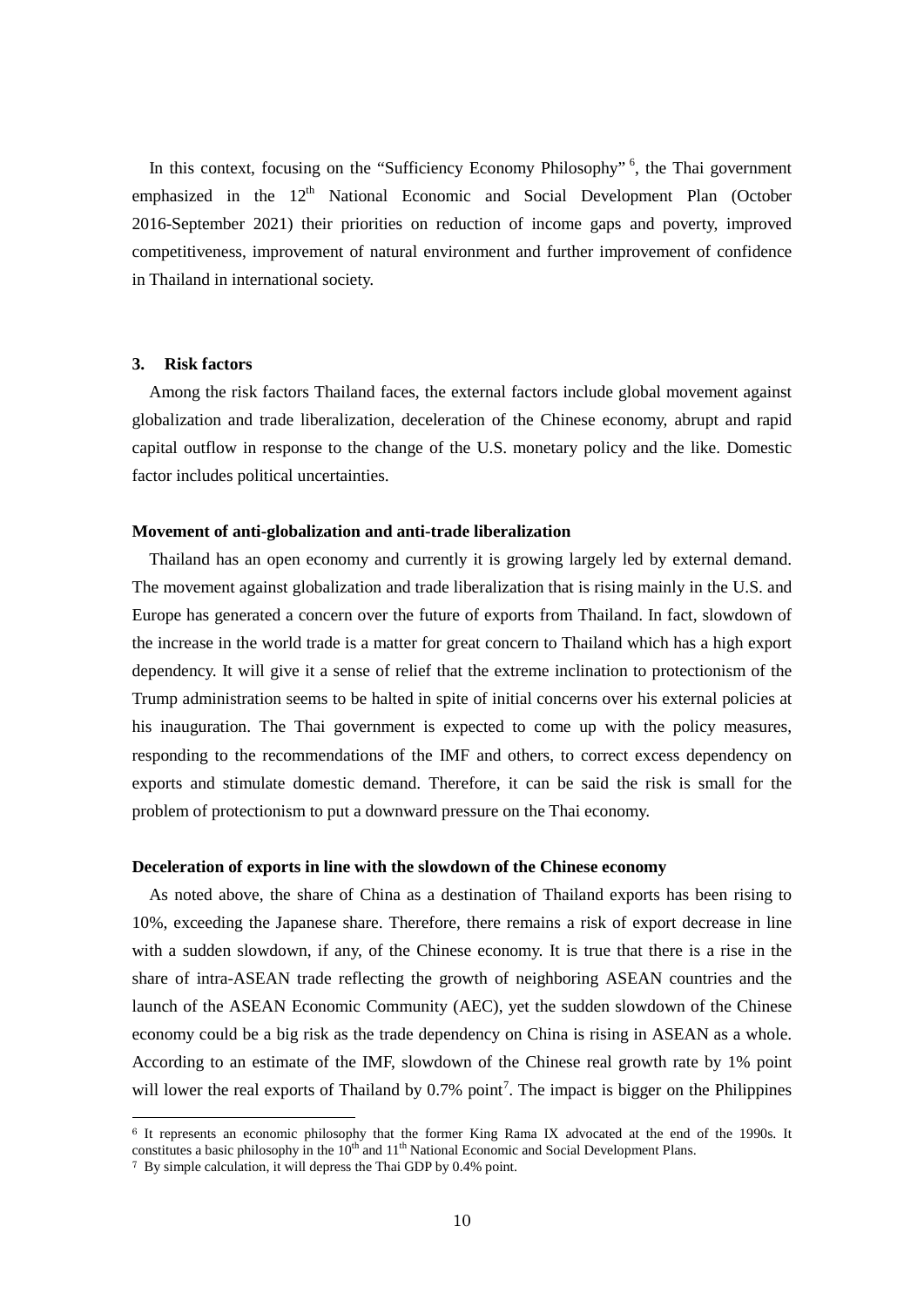and Indonesia. According to the IMF Article IV Consultation report, however, the Chinese economy is expected to grow by 6.7% in 2017, and by 6.4% over the medium term (2017-2021), revised upward from 6.0% estimated in the 2016 report. So the risk of the slowdown of the Chinese economy itself can be considered to have receded.

# **Possible rapid capital outflow triggered by the change of the U.S. monetary policy**

In the middle of 2013, speculation over the change of the U.S. monetary policy triggered capital outflow from many emerging economies, inviting the depreciation of their foreign exchange rates. There was some influence on Thailand, too (Chart 11). However, as was seen above, Thailand has an excessively high level of current account surplus and affluent foreign exchange reserves. The external risk can be seen small.

# **Political Development**

From November to December 2013, there was a spate of big demonstrations against the government. The Yingluck administration dismissed the lower house in December and a general election was held in February 2014. The election was thrown into extreme confusion with suspension of voting in some electorates due to campaign obstructions. In March 2014 the constitutional court declared the election as invalid and sentenced in May the dismissal of 9 cabinet members including Prime Minister Yingluck. The military took power in a coup in May, and in July enacted the provisional constitution of 2014 in which the powerful authority of the National Council for Peace and Order (NCPO) of the military was incorporated on the assumption of the general election to be held in 2015. In August 2014, General Prayuth (Commander-in- Chief) was inaugurated as the 29<sup>th</sup> Prime Minister of Thailand.

In October 2016, King Bhumibol Adulyadej (Rama IX) passed away at the age of 88. He had reigned Thailand for 70 years, the longest reign in the [Rattanakosin Era.](https://en.wikipedia.org/wiki/Rattanakosin_Era) He was so much loved and respected nationwide by the people that there was a concern over the confusion in respect of the royal succession, but after a period of mourning, the succession of Prince [Vajiralongkorn](https://en.wikipedia.org/wiki/Vajiralongkorn) to the throne was announced in December 2016.

Under the Prayuth interim administration, a road map was published for a restoration of democracy together with institution of a new constitution (initially the institution of a constitution and general election was scheduled in 2015). However, the institution of a new constitution had a very rough going. The second draft of the constitution which was proposed in 2016 was endorsed in a national referendum in August after some revisions, but it was further revised through the demise of the king and succession of the prince to the throne before it was finally enacted after the new king signed it on April 6 2017. It is estimated that the process from the institution of constitutions to the implementation of a general election will take about 16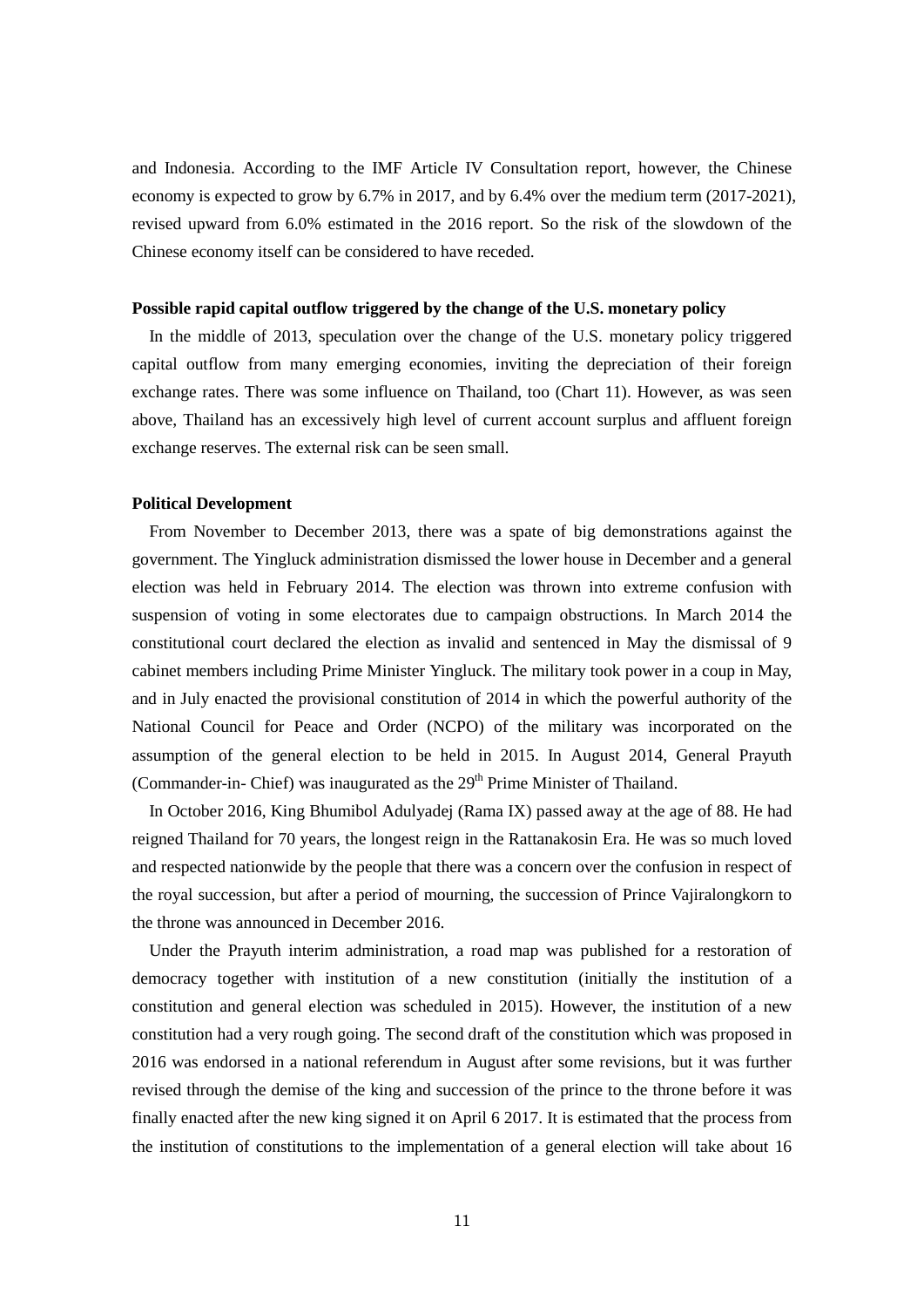months including preparations for elections as enactment of various related legislations is needed. Accordingly, it is highly likely that a general election will take place after the middle of 2018.

In the new constitution, a transitional provision for 5 years from the first general election was incorporated stipulating that the first members of the Senate will be appointed by the NCPO and if the selection of prime minister by the House of Representatives does not go smoothly, the Senate will join the selection process and can nominate the prime minister from other than the lower house members. Thus the strong influence of the military has been maintained.

Since the 1990s, Thailand has successfully promoted the correction of income disparity despite the widening tendency of it in many of the Asian countries<sup>[8](#page-11-0)</sup>. However, the level of the disparity seen in terms of Gini coefficient is still high. Especially wide are the regional disparities between industrialized urban areas and rural areas (especially in the north and northeast regions) and the parties supported are also clearly divided between the Democratic Party that has many supporters in the urban areas and the Thai Rak Thai Party (TRT, former Thaksin fraction) that has a strong base in rural areas. Added by the influence of the military<sup>[9](#page-11-1)</sup> to the confrontation of the two major political parties, the political situation in Thailand will continue to be unstable for some time to come.

<span id="page-11-0"></span><sup>&</sup>lt;sup>8</sup> Some people see this is the result of the populist policies implemented by the Thaksin administration. <sup>9</sup> The incumbent Prayuth administration inherits the populist policies directed to the rural areas that had been

<span id="page-11-1"></span>implemented under the Yingluck administration and this is regarded as aiming at increasing supporters of NPCO in the rural areas.